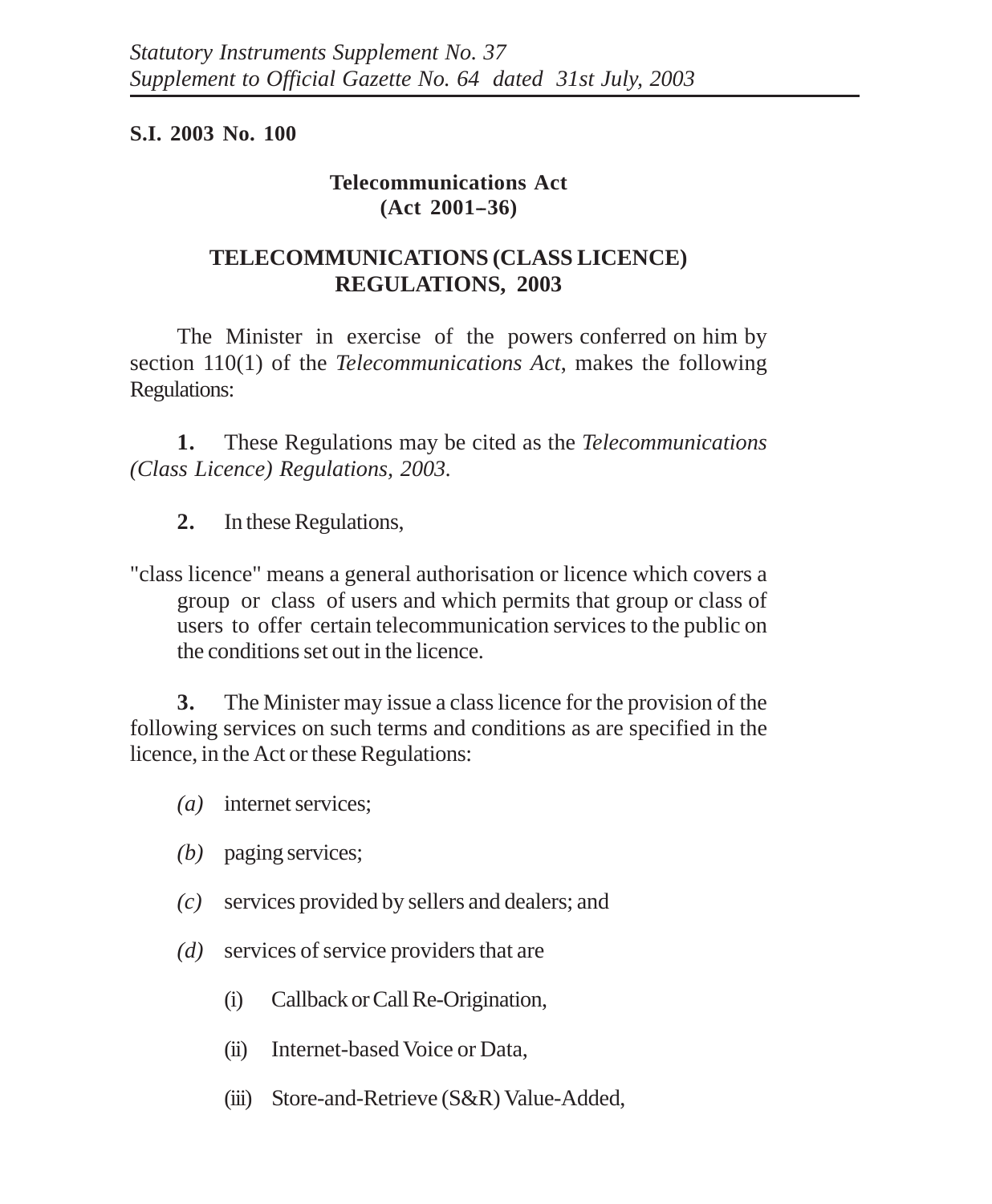(iv) International Calling Card (ICC); and

 $\langle x \rangle$  Audiotor (v) Audiotex.

> **4.** (1) A class licence shall be pubished in the *Official Gazette* and when published, shall authorise the provision of those services where the conditions so specified in the class licence are met by the licensee at the time of registration.

**STATUTORY INSTRUMENT**<br>
(iv) International Calling Card (ICC); and<br>
(v) Audiotex.<br>
4. (1) A class licence shall be pubished in the *Official Gazett*<br>
and when published, shall authories the provision of those services wh (2) A person who provides any of the services referred to under regulation 3 shall be deemed to have been issued with a class licence and to have knowledge of the conditions of that licence from the date following 6 working days after the licence has been published in the *Official Gazette.*

**5.** The Minister may amend the list of services specified in paragraph *(d)* of regulation 3.

**6.** Licences for the provision of services specified in paragraph *(d)* of regulation 3 shall become available only at the commencement of Phase III of the Transition Timetable.

**7.** The fees payable for licences issued under these Regulations are those set out in the *Telecommunications (Licence Fees) Regulations, 2003.*

**8.** (1) Where the licensee fails to comply with any conditions of a licence issued under these Regulations or contravenes any provision of the Act, the Minister may revoke the licence in accordance with the Act.

(2) Where the Minister revokes a licence under regulation 8 the licensee may make an application for a review of the decision in accordance with section 104 of the Act.

Made by the Minister this 31st day of July, 2003.

ANTHONY P. WOOD Minister responsible for Telecommunications.

S.I 2003 No. 78.